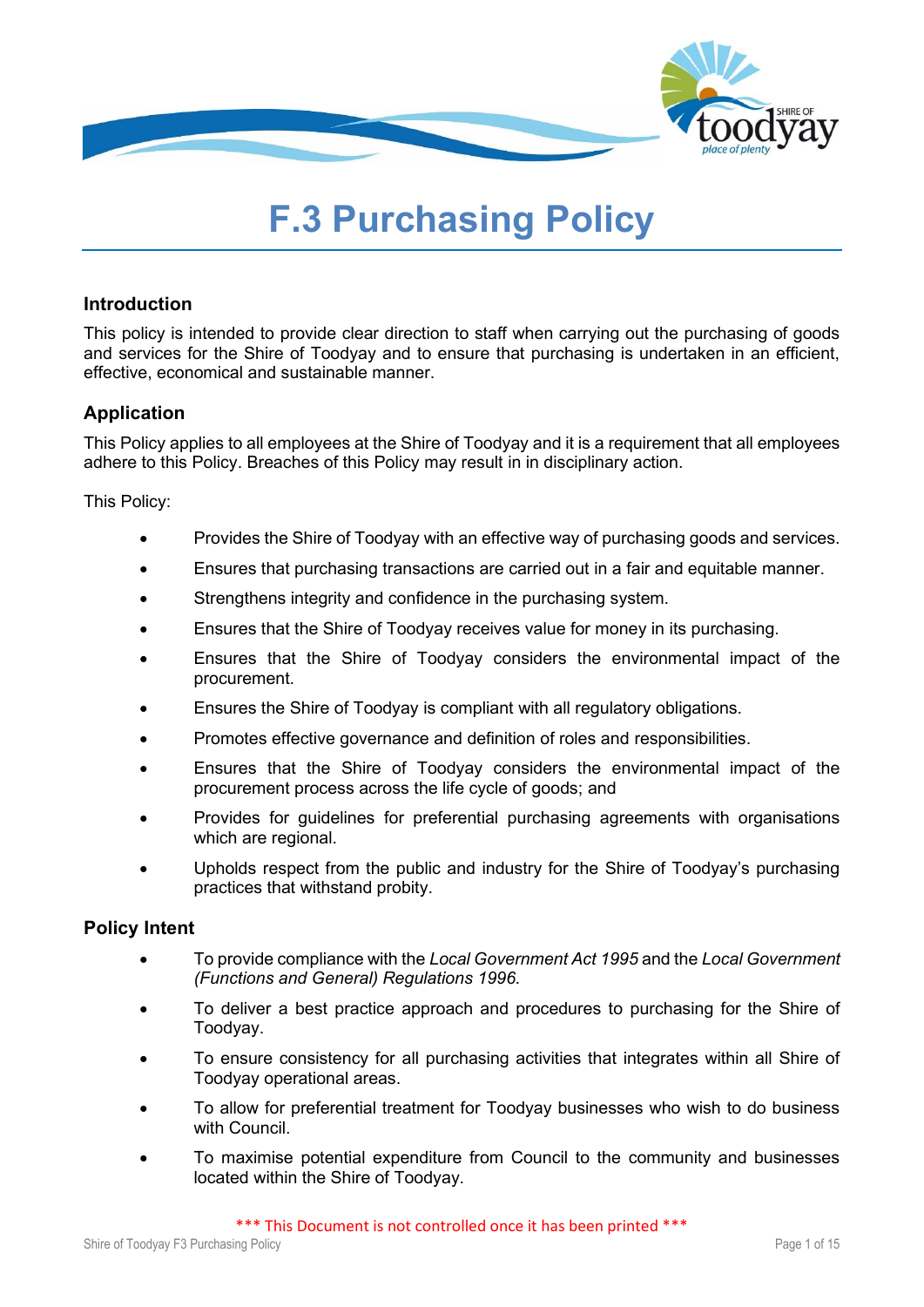• To ensure the future sustainability of the Shire of Toodyay and its community.

# **1. Ethics and Integrity**

All officers and employees of the Shire of Toodyay shall observe the highest standards of ethics and integrity in undertaking purchasing activities and act in an honest and professional manner that supports the standing of the Shire of Toodyay.

The Shire has adopted a Statement of Business Ethics that outlines what the Shire expects from suppliers and what suppliers can expect from the Shire.

The following principles, standards and behaviours must be observed and enforced through all stages of the purchasing process to ensure the fair and equitable treatment of all parties:

- (a) Full accountability shall be taken for all purchasing decisions and the efficient, effective and proper expenditure of public monies based on achieving value for money;
- (b) All purchasing practices shall comply with relevant legislation, regulations and requirements consistent with the Shire of Toodyay policies, Statement of Business Ethics and Code of Conduct;
- (c) Purchasing is to be undertaken on a competitive basis in which all potential suppliers are treated impartially, honestly and consistently;
- (d) All processes, evaluations and decisions shall be transparent, free from bias and fully documented in accordance with applicable policies and audit requirements;
- (e) Any actual or perceived conflicts of interest are to be identified, disclosed and appropriately managed;
- (f) Any information provided to the Shire of Toodyay by a supplier shall be treated as commercial-in-confidence and shall not be released unless authorised by the supplier or relevant legislation; and
- (g) Where appropriate the Shire will consider environmental and social impacts along with value for money outcomes when making purchasing decisions.

# **2. Value for Money**

Value for money is an overarching principle governing purchasing that allows the best possible outcome to be achieved for the Shire of Toodyay. It is important to note that compliance with the specification is more important than obtaining the lowest price, particularly taking into account user requirements, quality standards, sustainability, life cycle costing and service benchmarks.

An assessment of the best value for money outcome for any purchasing should consider:

(a) All relevant whole-of-life costs and benefits, whole of life cycle costs (for goods) and whole of contract life costs (for services) including transaction costs associated with acquisition, delivery, distribution, as well as other costs, such as, but not limited to, holding costs, consumables, deployment, maintenance and disposal.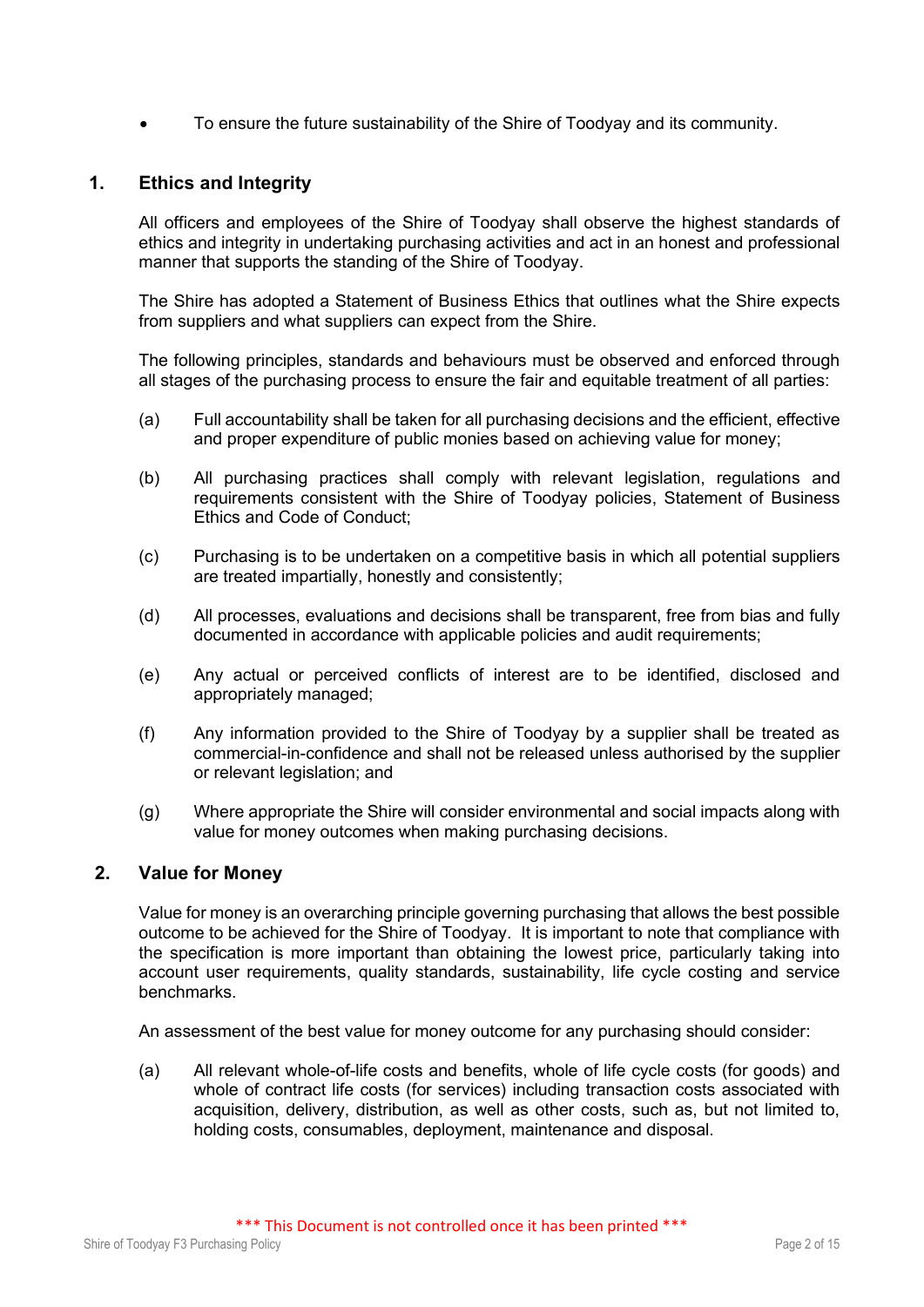- (b) The technical merits of the goods or services being offered in terms of compliance with specifications, contractual terms and conditions and any relevant methods of assuring quality;
- (c) Financial viability and capacity to supply without risk of default. (Competency of the prospective suppliers in terms of managerial and technical capabilities and compliance history);
- (d) A strong element of competition in the allocation of orders or the awarding of contracts. This is achieved by obtaining a sufficient number of competitive quotations wherever practicable.

Where a higher priced conforming offer is recommended, there should be clear and demonstrable benefits over and above the lowest total priced, conforming offer.

## **3. Purchasing Thresholds**

Where the value of procurement (excluding GST) for the value of the contract over the full contract period (including options to extend) is, or is expected to be:

| <b>AMOUNT OF</b><br><b>PURCHASE</b> | <b>POLICY</b>                                                                                                                                                                                                                                                                                                                                                                                          |
|-------------------------------------|--------------------------------------------------------------------------------------------------------------------------------------------------------------------------------------------------------------------------------------------------------------------------------------------------------------------------------------------------------------------------------------------------------|
| Up to \$10,000                      | Direct purchase from suppliers.                                                                                                                                                                                                                                                                                                                                                                        |
| $$10,001 - $49,999$                 | Obtain at least two written quotations.                                                                                                                                                                                                                                                                                                                                                                |
| \$50,000 - \$249,999                | Obtain at least three written quotations containing price and<br>specification of goods and services (with procurement<br>decision based on all value for money considerations).<br>Formal Request for Quotation (RFQ) documents are to be<br>issued by Business Units and a record of the details of written<br>quotations received is to be made in accordance with the<br><b>Purchasing Policy.</b> |
| \$250,000 and above                 | Conduct a public tender process or apply Regulation 11(2) of<br>the Local Government (Functions and General) Regulations<br>1996.                                                                                                                                                                                                                                                                      |

#### **Up to \$10,000**

Where the value of procurement of goods or services does not exceed \$10,000 direct purchase from the supplier may be made. However, it is recommended to use professional discretion and occasionally undertake market testing to ensure best value is maintained. This instance should only apply for a single, simple purchase where the cost of seeking competitive quotes would be unreasonable on a cost to benefit analysis basis (e.g.: purchasing library books or minor catering supplies).

Record keeping requirements must be maintained in accordance with record keeping policies.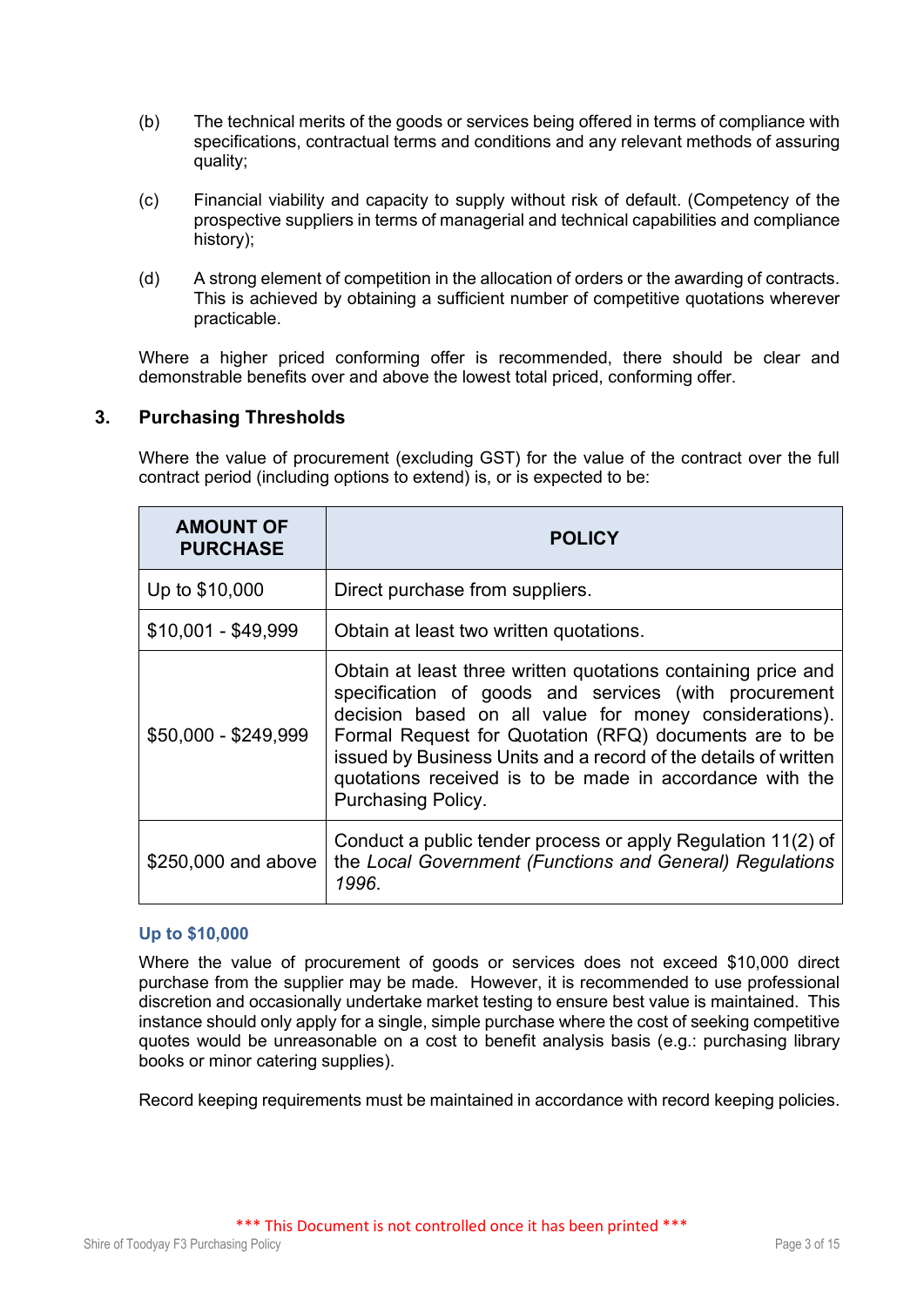#### **\$10,001 - \$49,999**

This category is for the procurement of goods or services where the value of such procurement ranges between \$10,001 and \$49,999.

At least two written quotations are required. Where this is not practical e.g.: due to limited suppliers, it must be noted through records relating to the process. This purchasing method is suitable where the purchase is in a known market or is relatively small and low risk.

#### **\$50,000 to \$249,999**

For the procurement of goods or services where the value exceeds \$50,000 but is less than \$249,999, it is required to obtain at least three written quotes.

The responsible officer is expected to demonstrate due diligence seeking quotes and to comply with any record keeping and audit requirements.

Formal Request for Quotation (RFQ) documents are to be issued by the responsible officer and a record of the details of written quotations received is to be made. Record keeping requirements must be maintained in accordance with record keeping policies. For procurement of goods and services in this range, the selection should not be based on price alone, and it is required to consider some of the qualitative factors such as quality, stock availability, accreditation, time for completion or delivery, warranty conditions, technology, maintenance requirements, the organisation's capability, previous relevant experience and any other relevant factors as part of the assessment of the quotes.

**NOTES:** The general principles relating to written quotations in this category are:

- (a) An appropriately detailed specification should communicate requirement(s) in a clear, concise and logical fashion.
- (b) The request for written quotation may include:
	- (i) Written Specification;
	- (ii) Selection Criteria to be applied;
	- (iii) Price Schedule;
	- (iv) Conditions of responding;
	- (v) Validity period of offer.
- (c) Invitations to quote should be issued simultaneously to ensure that all parties receive an equal opportunity to respond.
- (d) Offer to all prospective suppliers at the same time any new information that is likely to change the requirements.
- (e) Responses should be assessed to compliance, then against the section criteria, and then value for money and all evaluations documented.
- (f) Respondents should be advised in writing as soon as possible after the final determination is made and approved.

\*\*\* This Document is not controlled once it has been printed \*\*\*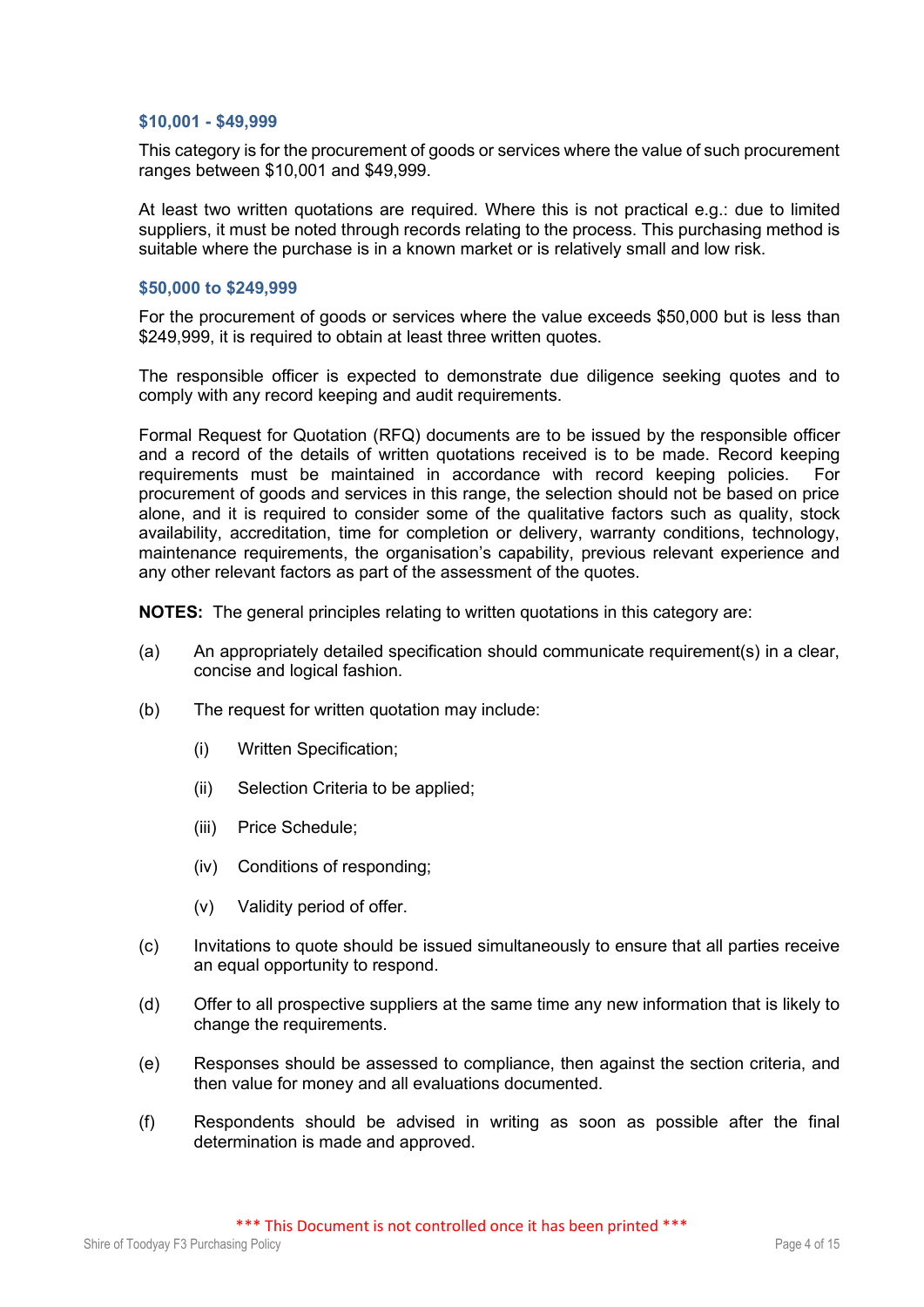# **4. WALGA Preferred Suppliers**

Officers may utilise the WALGA Preferred Supplier list to ensure that all purchasing is carried out in a cost effective and time efficient manner that provides maximum benefit to the Council.

# **5. Ordering Thresholds**

The following Officers are authorised to approve purchase orders, contract extensions after a contract is finalised and variations on behalf of the Council within the limits stated provided such proposed purchases are contained within the Budget, are within the officer's area of activity, adhere to the purchasing threshold provisions in section 3 of this policy and subject to delegation ES1.

| <b>Title</b>                                                             | <b>Maximum</b>          |
|--------------------------------------------------------------------------|-------------------------|
| <b>Chief Executive Officer</b>                                           | As delegated by Council |
| Manager Planning & Development                                           | \$75,000                |
| <b>Manager Corporate &amp; Community Services</b>                        | \$75,000                |
| Manager Assets & Services                                                | \$75,000                |
| Works Supervisors & Engineering Technical<br>Officer                     | \$25,000                |
| <b>Community Emergency Services Manager</b><br>(emergency purposes only) | \$5,000                 |

All orders raised are to have the following items included:

- (a) The name of the provider of goods or services;
- (b) The details of the goods or services being provided;
- (c) The total value of the order being raised;
- (d) The account or job number being utilised for the expenditure;
- (e) The name of the person requesting the order; and
- (f) The name and signature of the person authorising the order.

## **6. Regulatory Compliance**

6.1 Tender Exemption

In the following instances, public tender procedures are not required (regardless of the value of expenditure):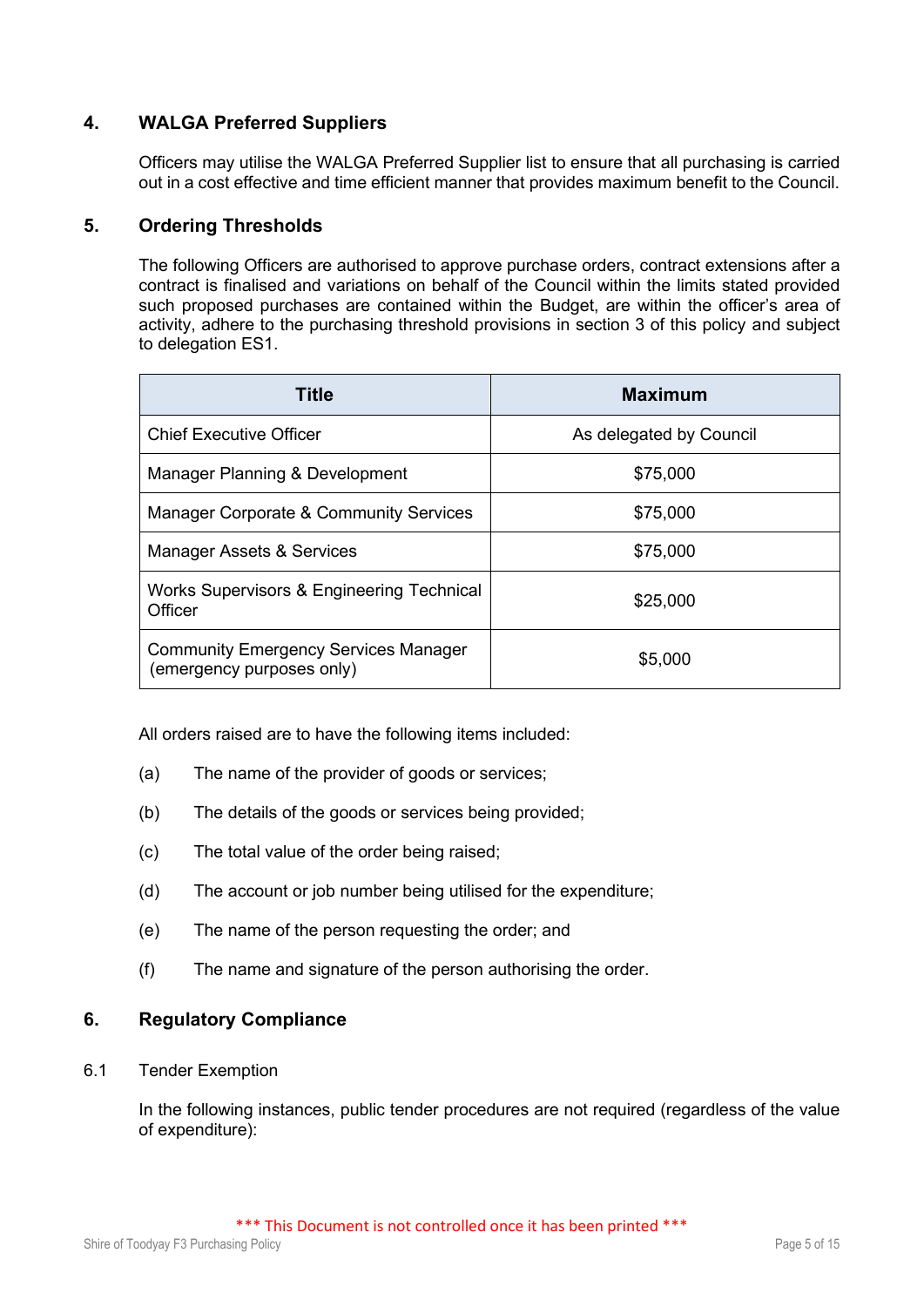- (a) An emergency situation as referred to in Section 11(2)(a) of the Local Government (Functions and General) Regulations 1996;
- (b) The purchase is under a contract of WALGA (Preferred Supplier Arrangements), Department of Treasury and Finance (permitted Common Use Arrangements), Regional Council, or another Local Government;
- (c) The purchase is under auction which has been authorised by Council;
- (d) The contract is for petrol, oil, or other liquid or gas used for internal combustion engines;
- (e) Any of the other exclusions under Regulation 11(2) of the Local Government (Functions and General) Regulations 1996 that apply.
- 6.2 Sole Source of Supply (Monopoly Suppliers)

The procurement of goods and/or services available from only one private sector source of supply (i.e.: manufacturer, supplier or agency) is permitted without the need to call competitive quotations provided that there must genuinely be only one source of supply. Every endeavour to find alternative sources must be made. Written confirmation of this must be kept on file for later audit**.** 

**Note:** The application of the provision "sole source of supply" should only occur in limited cases and procurement experience indicates that generally no more than one supplier is able to provide the requirements.

6.3 Anti-Avoidance

The Shire of Toodyay shall not enter two or more contracts of a similar nature for the purpose of splitting the value of the contracts to take the value of consideration below an amount with the intention of avoiding the need to publicly tender or meet the standards of set thresholds.

6.4 Tender Criteria

The Shire of Toodyay shall, before tenders are publicly invited, determine the criteria for deciding which tender should be accepted.

An evaluation panel will be established prior to the advertising of a tender and include a mix of skills and experience relevant to the nature of the purchase.

6.5 Advertising Tenders

Tenders are to be advertised in a Statewide publication as a minimum and in local media where possible. The tender must remain open for at least fourteen days after the date the tender is advertised. Care must be taken to ensure that fourteen **full** days are provided as a minimum.

The notice must include:

- (a) A brief description of the goods or services required;
- (b) Information as to where and how tenders may be submitted*;*
- (c) The date and time after which tenders cannot be submitted;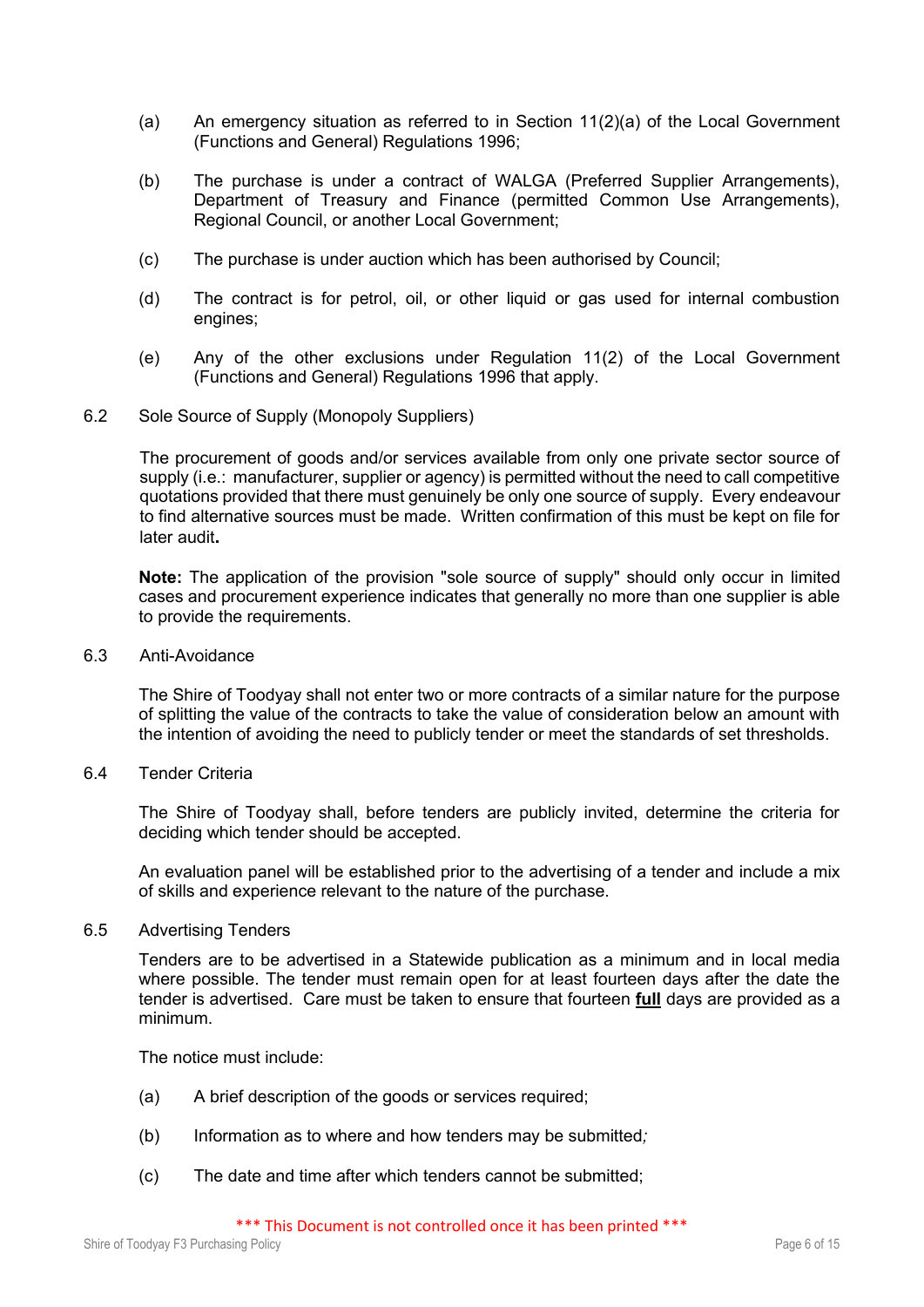- (d) Particulars identifying a person from whom more detailed information as to tendering may be obtained;
- (e) Detailed information shall include:
	- (i) Such information as the Shire of Toodyay decides should be disclosed to those interested in submitting a tender;
	- (ii) Detailed specifications of the goods or services required;
	- (iii) The criteria for deciding which tender should be accepted;
	- (iv) Whether or not the Shire of Toodyay has decided to submit a tender; and
	- (v) Whether or not tenders can be submitted by facsimile or other electronic means, and if so, how tender may be submitted.

#### 6.6 Issuing Tender Documentation

Tenders will not be made available (counter, mail, internet, referral or other means) without a robust process to ensure the recording of details of all parties who acquire the documentation.

This is essential as if clarifications, addendums or further communication is required prior to the close of tenders, all potential tenderers must have equal access to this information in order for the Shire of Toodyay not to compromise its Duty to be fair.

6.7 Tender Deadline

A tender that is not received in full in the required format by the advertised Tender Deadline shall be rejected.

#### 6.8 Opening of Tenders

No tenders are to be removed from the tender box, or opened (read or evaluated) prior to the Tender Deadline.

Tenders are to be opened in the presence of either the CEO, or Manager Corporate and Community Services, or Manager Planning & Development, or the Manager Assets & Services and at least one other Shire Officer. The details of all tenders received and opened shall be recorded in the Tenders Register.

Tenders are to be opened in accordance with the advertised time and place.

There is no obligation to disclose or record tendered prices at the tender opening and price information may be regarded as commercial-in-confidence to the Shire of Toodyay. Members of the public are entitled to be present.

The Tenderer's Offer form, Price Schedule and other appropriate pages from each tender shall be printed, date stamped and initialled by at least two Shire Officers present at the opening of tenders.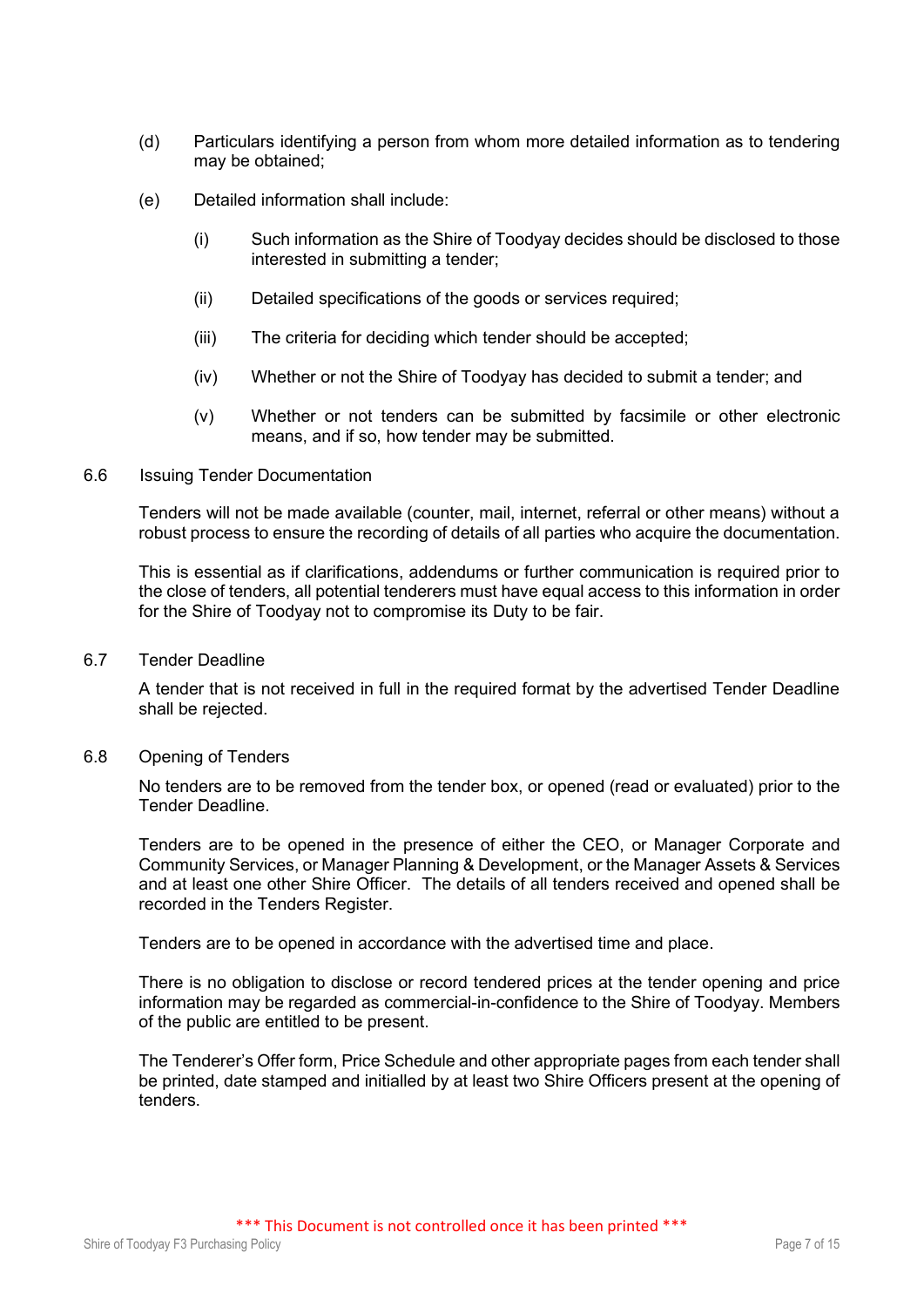#### 6.9 No Tender Received

Where the Shire of Toodyay has invited tenders and no compliant submissions have been received, direct purchases can be arranged on the basis of the following:

- (a) A sufficient number of quotations are obtained;
- (b) The process follows the guidelines for seeking quotations between \$50,000 and \$249,999 (listed above);
- (c) The specification for goods and/or services remains unchanged;
- (d) Purchasing is arranged within six months of the closing date of the lapsed tender; and
- (e) Council Approval.

#### 6.10 Tender Evaluation

Tenders that have not been rejected by the evaluation panel shall be assessed by means of a written evaluation against the pre-determined criteria to determine which tender is most advantageous.

#### 6.11 Addendum to Tender

If, after the tender has been publicly advertised, any changes, variations or adjustments to the tender document and/or the conditions of tender are required, the Shire of Toodyay may vary the initial information by taking reasonable steps to give each person who has sought copies of the tender documents notice of the variation.

6.12 Minor Variation

If after the tender has been publicly advertised and a successful tenderer has been chosen but before the Shire of Toodyay and tenderer have entered into a Contract, a minor variation may be made by the Shire of Toodyay.

A minor variation will not alter the nature of the goods and/or services procured, nor will it materially alter the specification or structure provided for by the initial tender.

#### 6.13 Notification of Outcome

Each tenderer shall be notified of the outcome of the tender by the Chief Executive Officer (under Delegated Authority) or following Council resolution within 21 days. Notification shall include:

- (a) The name of the successful tenderer.
- (b) The total value of consideration of the winning offer or schedule of rates.

The details and total value of consideration for the winning offer must also be entered into the Tenders Register at the conclusion of the tender process. If no tender was accepted it must be advertised "that no tenders were accepted."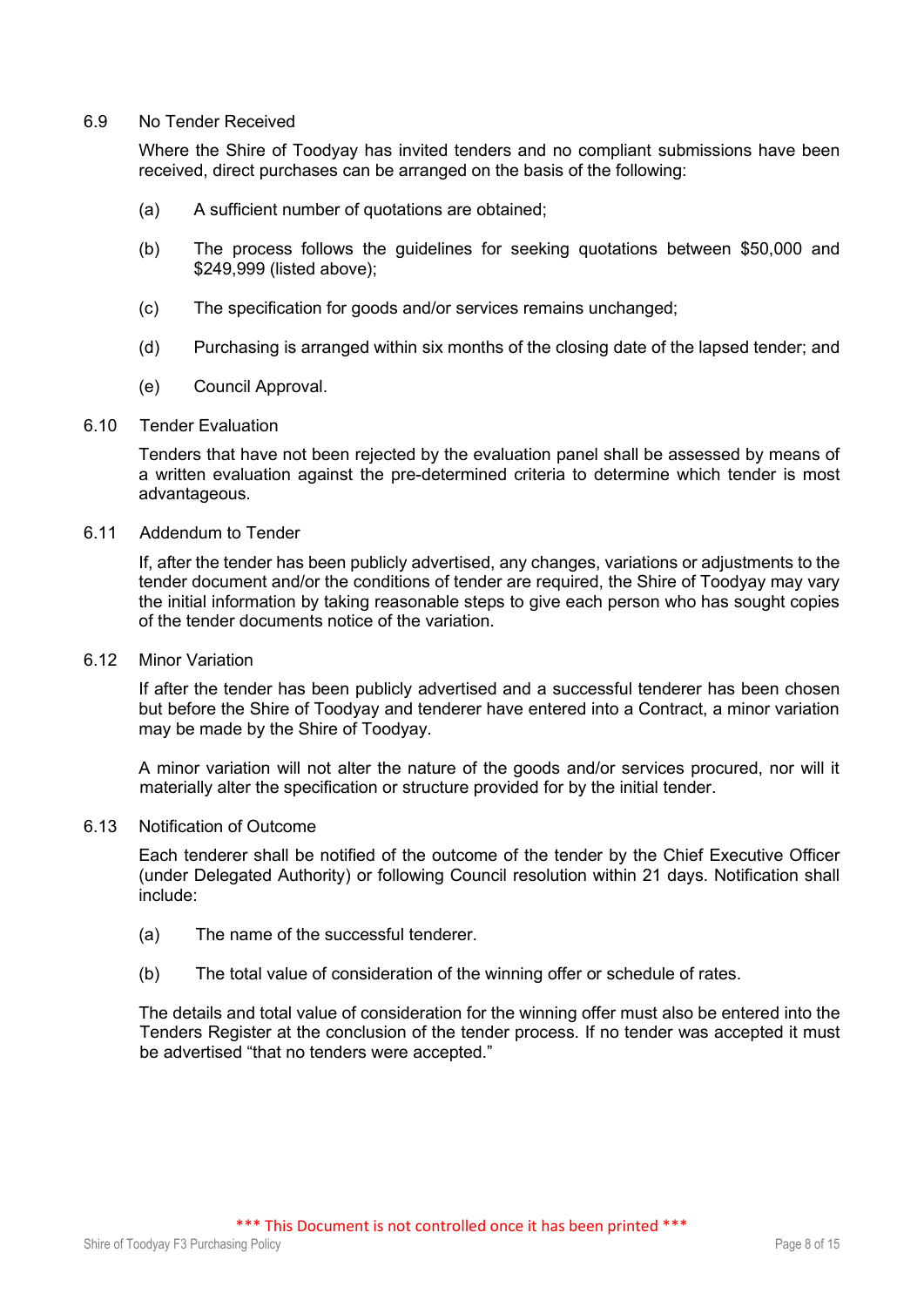# **7. Records Management**

All records associated with the tender process or a direct purchase process must be recorded and retained.

For a tender process this includes:

- (a) Tender documentation;
- (b) Internal documentation;
- (c) Evaluation documentation;
- (d) Enquiry and response documentation; and
- (e) Notification and award documentation.

For a direct purchasing process this includes:

- (a) Quotation documentation;
- (b) Internal documentation; and
- (c) Order forms and requisitions.

Record retention shall be in accordance with the minimum requirements of the *State Records Act 2000*, and the Shire of Toodyay's internal records management procedures.

# **8. Regional Price Preference Effect on Purchasing Thresholds Tenders**

A supplier of goods or services who submits a tender/quotation is regarded as being a local tenderer if:

- (a) The supplier has a physical business premises (in the form of an office, depot, shop, outlet, headquarters or other premises where goods or services are being supplied from), located within the Shire. This does not exclude suppliers whose registered business is located outside the Shire but undertake the business from premises located in the Shire;
- (b) A business having permanent staff that are based at the business premises located within the Shire:
- (c) Management or delivery of the majority of the outcomes will be carried out from the business premises located in the shire; and
- (d) In order for the policy to apply, the supplier is required to provide to the Shire sufficient evidence which demonstrates compliance with the above criteria.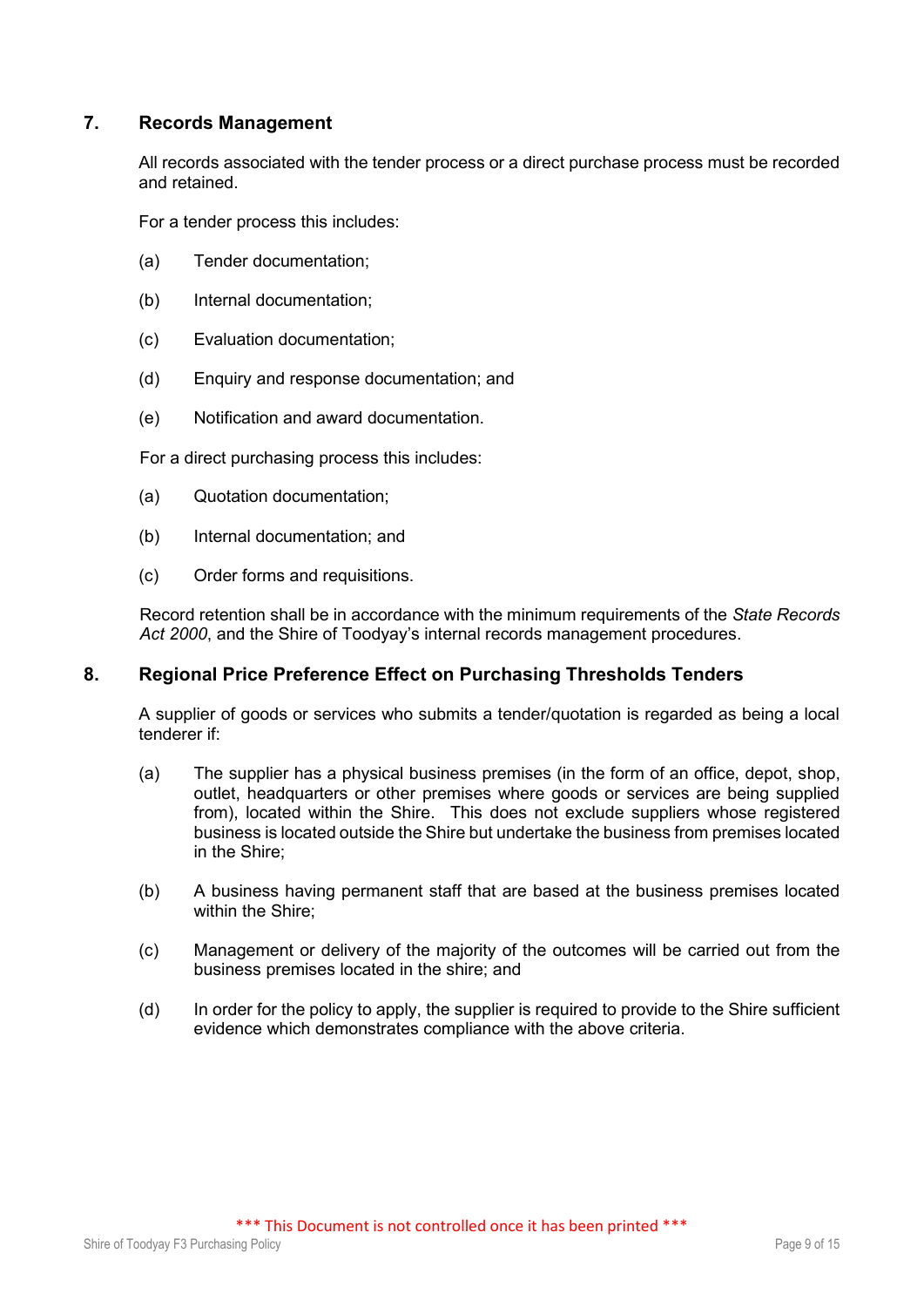Regional\* Preference will be provided to tenderers by assessing the tender from that Shire of Toodyay tenderer as if the price bids were reduced by:

## **Part 1**

- (a) 10% where the contract is for goods or services, up to a maximum price reduction of \$50,000.
- (b) 5% where the contract is for construction (building) services, up to a maximum price reduction of \$25,000.

## **Part 2**

Although goods or services that form a part of a tender submitted by a Shire of Toodyay tenderer (who is a regional tenderer by virtue of the Local Government (Functions & General) Regulations 1996, regulation 24B(2)(b)) may be:

- (a) Wholly supplied from regional sources; or
- (b) Partly supplied from regional sources, and partly supplied from, non-regional sources,

Only those goods or services identified in the tender as being from regional sources may be included in the discounted calculations that form part of the assessments of a tender when a regional price preference policy is in operation.

## **9. Panels of Pre-Qualified Suppliers**

In accordance with Regulation 24AC of the *Local Government (Functions and General) Regulations 1996*, a Panel of Pre-qualified Suppliers ("Panel") may be created where most of the following factors apply:

- (a) The Shire of Toodyay determines that a range of similar goods and services are required to be purchased on a continuing and regular basis;
- (b) There are numerous potential suppliers in the local and regional procurement-related market sector(s) that satisfy the test of 'value for money';
- (c) The purchasing activity under the intended Panel is assessed as being of a low to medium risk;
- (d) The Panel will streamline and continuously improve procurement processes; and
- (e) The Shire of Toodyay has the capability to establish, manage the risks and achieve the benefits expected of the proposed Panel.

The Shire will endeavour to ensure that Panels will not be created unless most of the above factors are firmly and quantifiably established.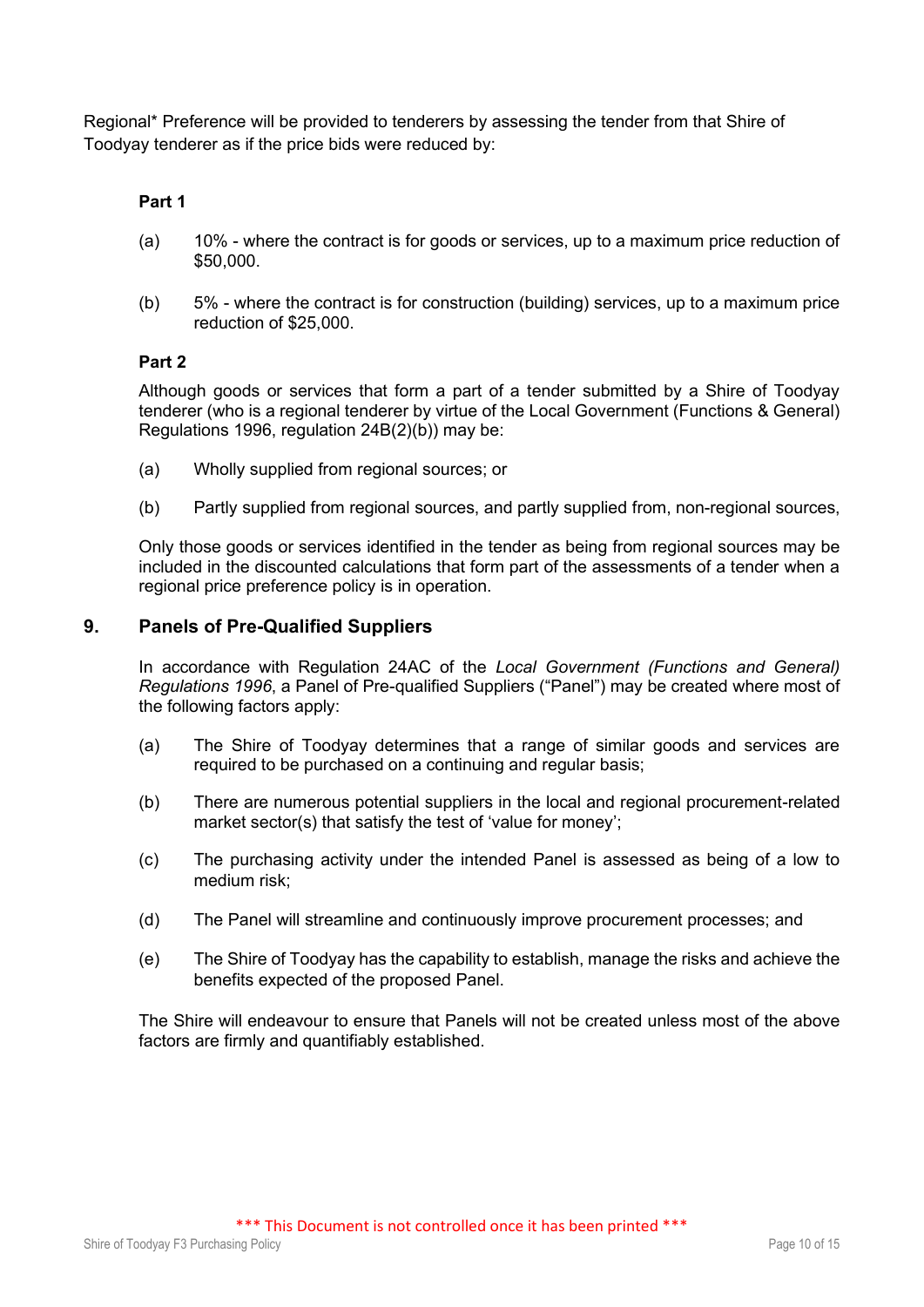#### 9.1 Establishing a Panel

Should the Shire of Toodyay determine that a Panel is beneficial to be created, it must do so in accordance with Part 4, Division 3 the *Local Government (Functions and General) Regulations 1996.* Panels may be established for one supply requirement, or a number of similar supply requirements under defined categories within the Panel.

Panels may be established for a minimum of two years and for a maximum length of four years..

Evaluation criteria must be determined and communicated in the application process by which applications will be assessed and accepted.

Where a Panel is to be established, the Shire of Toodyay will endeavour to appoint at least three suppliers to each category, on the basis that best value for money is demonstrated. Where less than three suppliers are appointed to each category within the Panel, the category is not to be established.

In each invitation to apply to become a pre-qualified supplier (through a procurement process advertised through a state-wide notice), the Shire of Toodyay must state the expected number of suppliers it intends to put on the panel.

Should a Panel member leave the Panel, they may be replaced by the next ranked Panel member determined in the value for money assessment should the supplier agree to do so, with this intention to be disclosed in the detailed information set out under Regulation 24AD(5)(d) and (e) when establishing the Panel.

#### 9.2 Distributing Work amongst Panel Members

To satisfy Regulation 24AD(5) of the Regulations, when establishing a Panel of pre-qualified suppliers, the detailed information associated with each invitation to apply to join the Panel must either prescribe whether the Shire intends to:

- (a) Obtain quotations from each pre-qualified supplier on the Panel with respect to all purchases; or
- (b) Purchase goods and services exclusively from any pre-qualified supplier appointed to that Panel, and under what circumstances; or
- (c) Develop a ranking system for selection to the Panel, with work awarded.

In considering the distribution of work among Panel members, the detailed information must also prescribe whether:

(a) Each Panel member will have the opportunity to bid for each item of work under the Panel, with pre-determined evaluation criteria forming part of the invitation to quote to assess the suitability of the supplier for particular items of work. Contracts under the pre-qualified panel will be awarded on the basis of value for money in every instance; or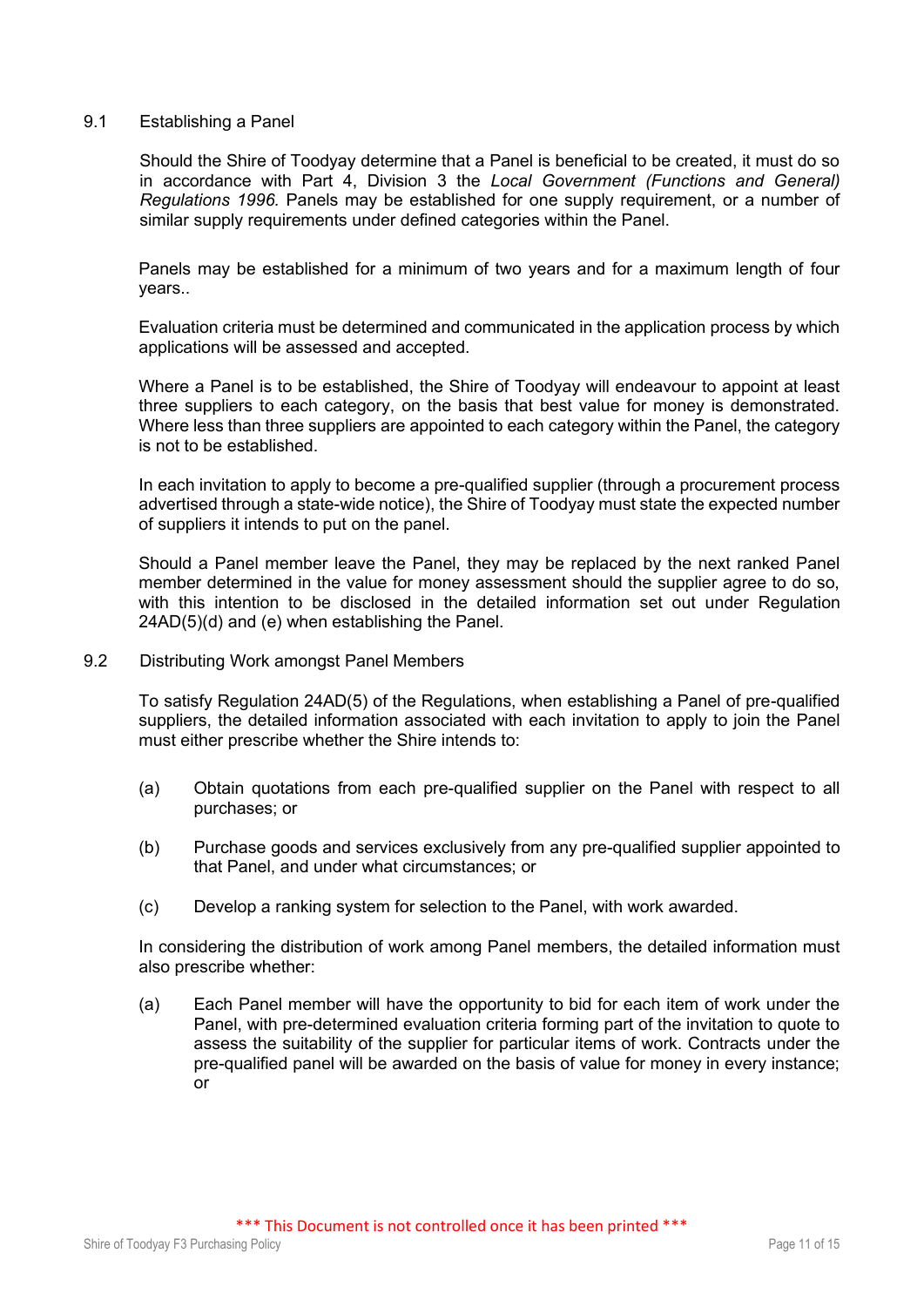(b) Work will be awarded on a ranked basis, which is to be stipulated in the detailed information set out under Regulation 24AD(5)(f) when establishing the Panel. The Shire is to invite the highest ranked Panel member, who is to give written notice as to whether to accept the offer for the work to be undertaken. Should the offer be declined, an invitation to the next ranked Panel member is to be made and so forth until a Panel member accepts a Contract. Should the list of Panel members invited be exhausted with no Panel member accepting the offer to provide goods/services under the Panel, the Shire of Toodyay may then invite suppliers that are not pre-qualified under the Panel, in accordance with the Purchasing Thresholds of this Policy. When a ranking system is established, the Panel must not operate for a period exceeding twelve months.

In every instance, a contract must not be formed with a pre-qualified supplier for an item of work beyond twelve months, which includes options to extend the contract.

9.3 Purchasing from the Panel

The invitation to apply to be considered to join a panel of pre-qualified suppliers must state whether quotations are either to be invited to every member (within each category, if applicable) of the Panel for each purchasing requirement, whether a ranking system is to be established, or otherwise.

Each quotation process, including the invitation to quote, communications with panel members, quotations received, evaluation of quotes and notification of award communications must all be made through eQuotes, or any other electronic quotation facility.

Each quotation process, including the invitation to quote, communications with panel members, quotations received, evaluation of quotes and notification of award communications must all be captured on the Shire's electronic records system. A separate file is to be maintained for each quotation process made under each Panel that captures all communications between the Shire and Panel members.

For the creation of a Panel, this includes:

- (a) The Procurement initiation document such as a procurement business case which justifies the need for a Panel to be created;
- (b) Procurement Planning and approval documentation which describes how the procurement is to be undertaken to create and manage the Panel;
- (c) Request for Applications documentation;
- (d) Copy of public advertisement inviting applications;
- (e) Copies of applications received;
- (f) Evaluation documentation, including clarifications sought;
- (g) Negotiation documents such as negotiation plans and negotiation logs;
- (h) Approval of award documentation;
- (i) All correspondence to applicants notifying of the establishment and composition of the Panel such as award letters;

\*\*\* This Document is not controlled once it has been printed \*\*\*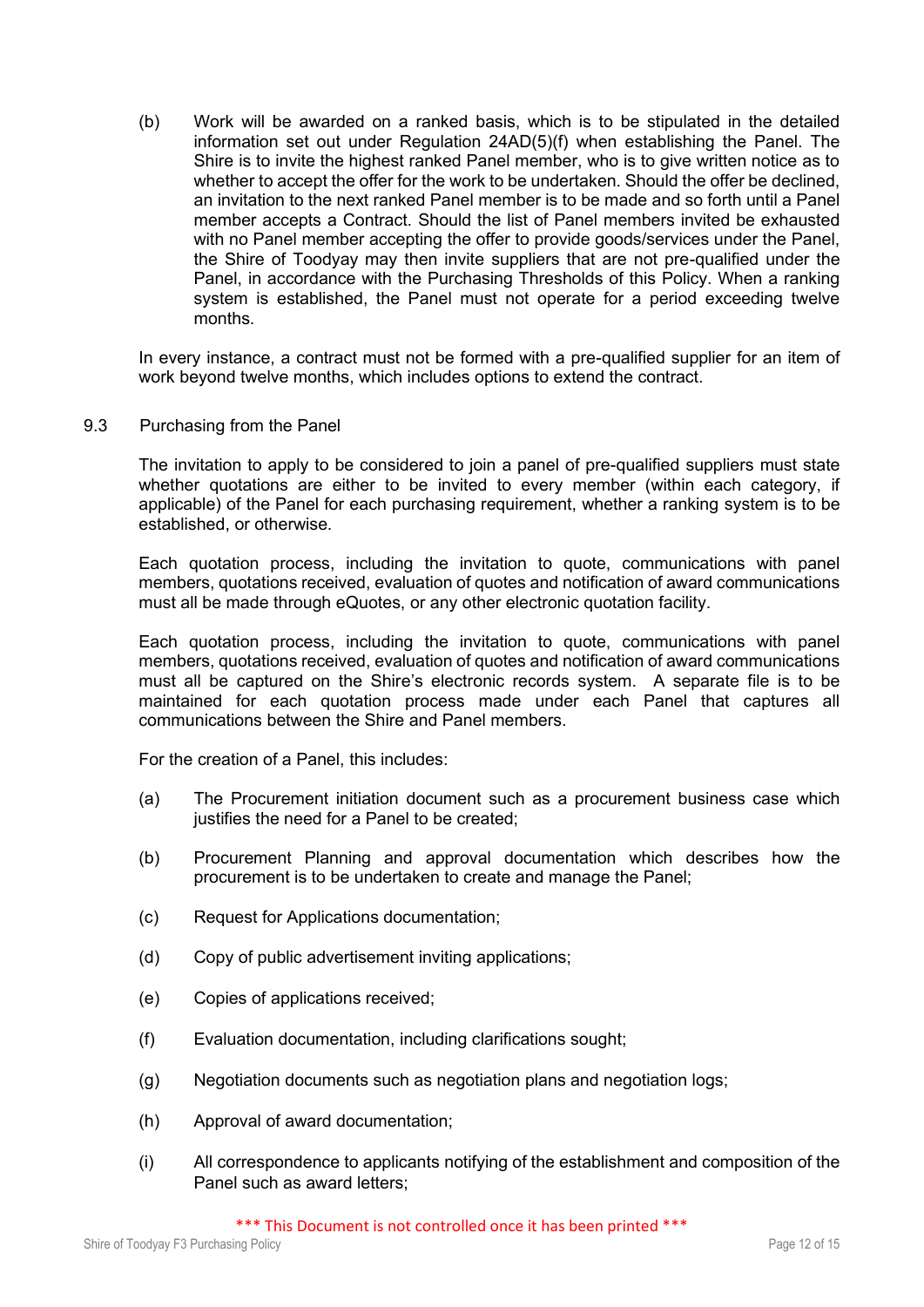- (j) Contract Management Plans which describe how the contract will be managed; and
- (k) Copies of framework agreements entered into with pre-qualified suppliers.

The Shire of Toodyay is also to retain itemised records of all requests for quotation, including quotations received from pre-qualified suppliers and contracts awarded to Panel members. A unique reference number shall be applied to all records relating to each quotation process, which is to also be quoted on each purchase order issued under the Contract.

Information with regards to the Panel offerings, including details of suppliers appointed to the Panel, must be kept up to date, consistent and made available for access by all officers and employees of the Shire of Toodyay.

## **10. Risk**

Purchase and procurement is to take into consideration a risk assessment of the product or service to ensure potential hazards are identified and mitigation strategies determined, before the product or service is introduced into the workplace.

The Shire of Toodyay must utilise the following industry experts for advice on procurement matters:

- WALGA
- Department of Local Government, Sport and Cultural Industries
- Professional services such as legal experts and auditors

## **11. Environmental Purchasing**

Sustainable procurement is defined as the purchasing of goods and services that have less environmental and social impacts than competing products and services.

- (a) Preference is to be given to the purchase of products that are recycled and/or contain recycled material with a recyclable content of more than 20% (recycled materials being defined as post-consumer material, domestic material and post-consumer industrial material as defined by Australian Standard AS 1986) from Australian waste provided:
	- (i) The product is suitable for the purpose intended;
	- (ii) The quality of the product is equivalent to its new material counterpart; and
	- (iii) The cost is comparable to its new material counterpart or not more than 5% greater including any other printing costs.
- (b) Preference is to be given to goods or services that aim to minimise impacts on the environment.
- (c) Purchase of electrical equipment should be Energy Star compliant. The highest star rating should be sought within the designated price range with a minimum rating of four required. Higher star ratings may be afforded a 5% allowance when comparing pricing with lesser rated products.
- (d) Purchase of water using appliances should be AAA rated. Higher rated appliances may be afforded a 5% allowance when comparing pricing with lesser rated products.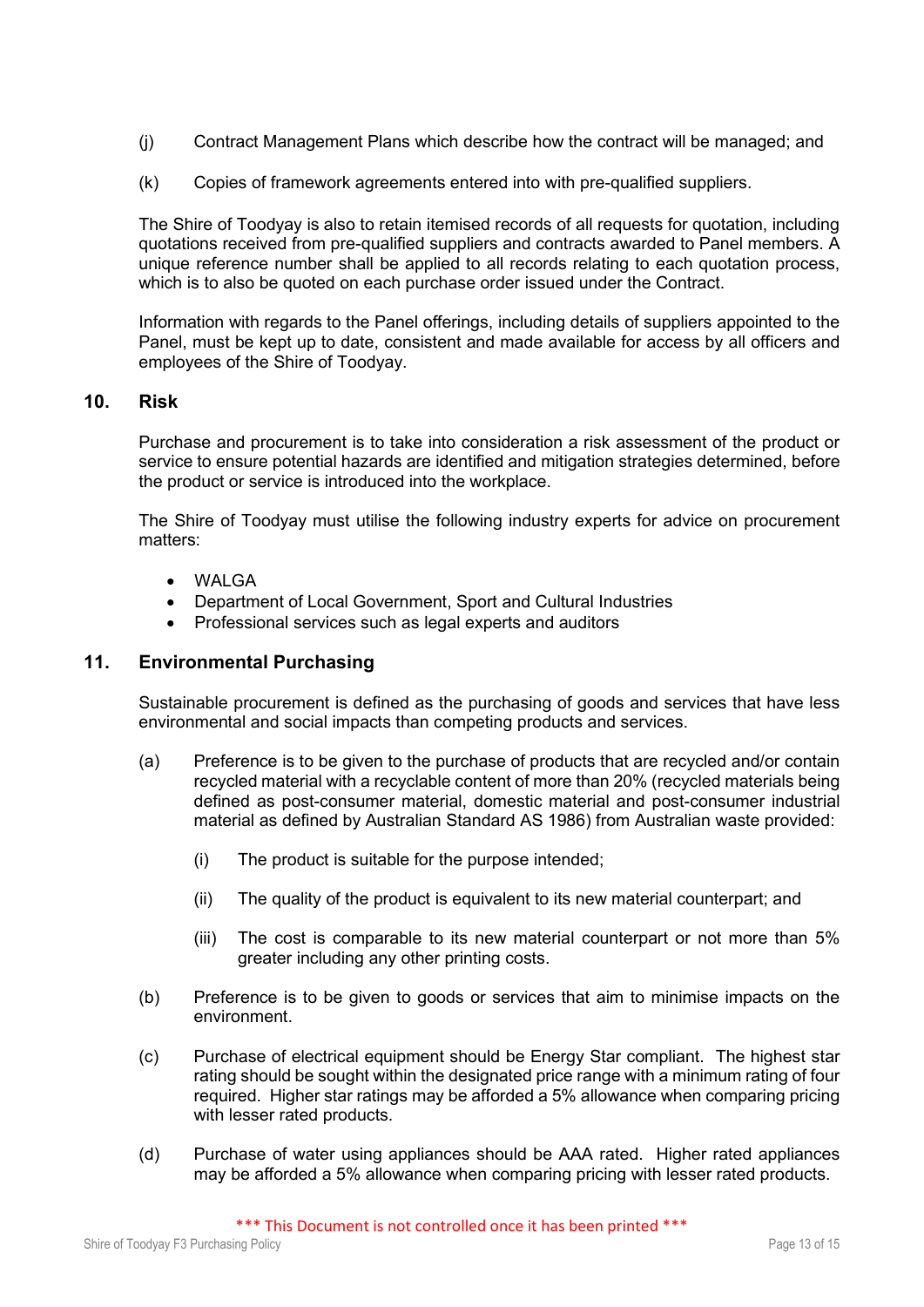Where the Shire intends to procure goods and services, the following considerations should be given:

- (a) The selection of vehicles featuring the highest fuel efficiency available based on the required vehicle type and within the designated price range;
- (b) The use of renewable energy and technologies for new buildings and refurbishments whenever possible;
- (c) Demonstrated environmental best practice in energy efficiency and/or consumption which can be demonstrated through suitable rating systems and eco-labelling:
- (d) Demonstrated environmental best practice in water efficiency;
- (e) Products that can be refurbished, reused, recycled or reclaimed shall be given priority, and those that are designed for ease of recycling, re-manufacture or otherwise to minimise waste;
- (f) Products that are environmentally sound in manufacture, use and disposal;
- (g) Products that are made using minimal amounts of raw materials from an unsustainable resource; and
- (h) Products that are free of toxic or polluting materials and that consume minimal energy during the production stage.

# **12. Contract Extensions and Variations**

Contract variations are amendments to a contract that change the original terms or conditions. Variations are usually used to alter the scope of the supply or services provided or to change pricing. Where a contract variation to provide goods and services that is inconsistent with the scope of the original contract, or significantly alters the scope of the original contract, a separate procurement process would be required. Contracts could be extended only if the terms of the original contract included extension options and should be subject to a documented performance assessment.

The Shire of Toodyay will:

- (i) include comprehensive guidance to staff on recording of contract information and management of contract extensions and variations, so that better practices are consistently applied across the organisation;
- (j) maintain a register of contracts to help effectively manage contract extensions and variations. The register should be reviewed annually, to identify contracts that are due to expire, so that appropriate action starts well before the contract expiry date;
- (k) ensure the register of contracts includes all key information relating to contracts. The level of information should be based on an assessment of the significance, number and complexity of contractual arrangements;
- (l) ensure that records of key decisions are retained in accordance with recordkeeping plans and are readily available;